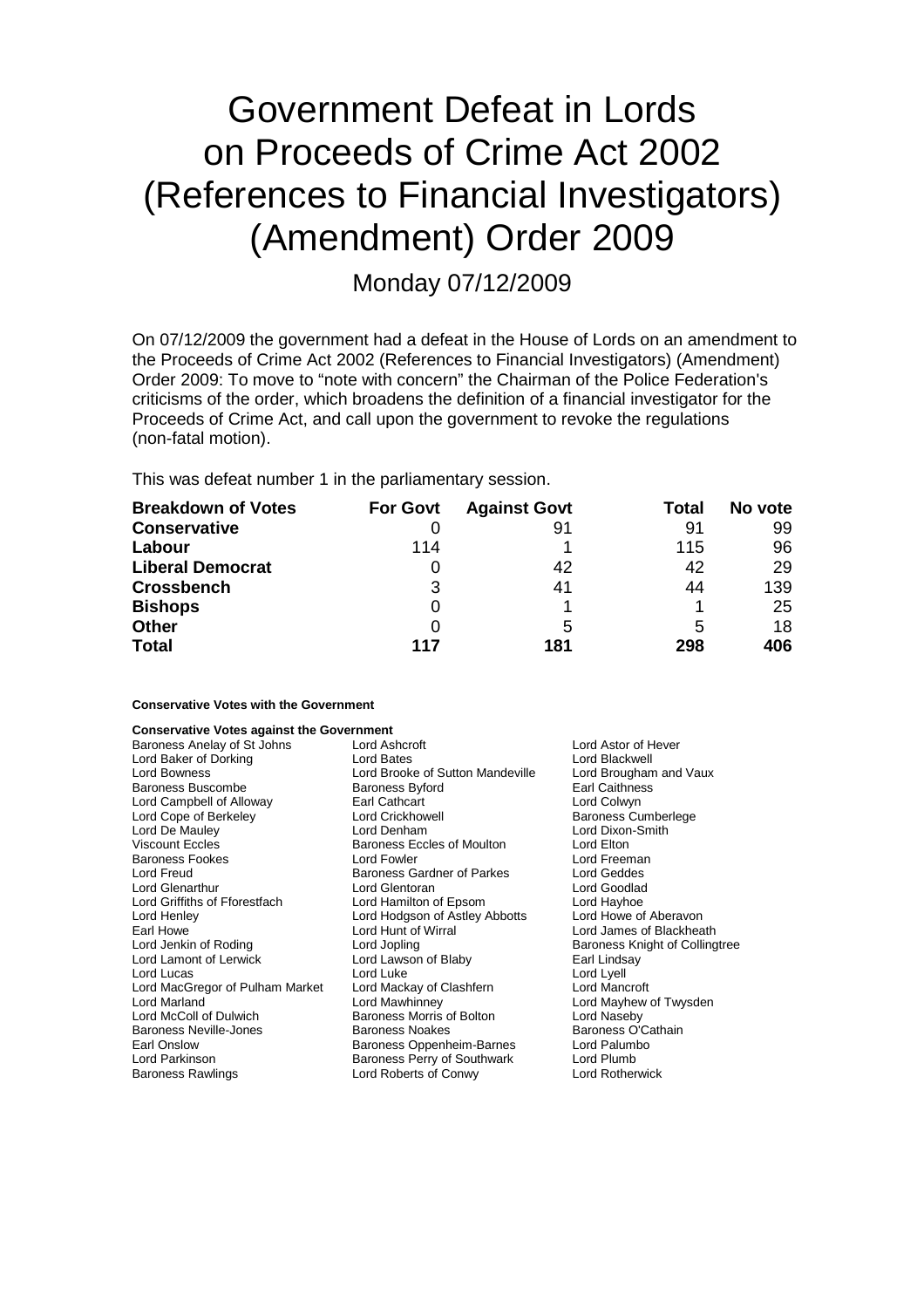Lord Waddington Baroness Wilcox

#### **Labour Votes with the Government**

Lord Bernstein of Craigweil Lord Bilston Baroness Blood Lord Borrie Lord Brett Lord Brooke of Alverthorpe Cord Brookman<br>
Lord Brooks of Tremorfa Cord Campbell-Savours
Lord Brooks of Tremorfa Lord Brooks of Tremorfa Lord Campbell-Savours Lord Christopher Lord Clark of Windermere Lord Clarke of Hampstead Lord Clinton-Davis<br>
Baroness Cohen of Pimlico Lord Corbett of Castle Vale Baroness Crawley Lord Cunningham of Felling Lord Davies of Coity<br>
Baroness Dean of Thornton-le-Fylde Lord Dubs Lord Clubre Lord Elder Baroness Dean of Thornton-le-Fylde Lord Dubs<br>
Lord Evans of Parkside Baroness Falkender Lord Faulkner of Worcester **Lord Foster of Bishop Auckland** Baroness Gale The Baroness Gale The Baroness Golding<br>Baroness Gibson of Market Rasen Lord Giddens Baroness Gibson of Market Rasen Lord Giddens<br>Lord Gordon of Strathblane Baroness Goudie Lord Graham of Edmonton Lord Grantchester Lord Griffiths of Burry Port Lord Grocott Lord Harrison Lord Hart of Chilton Baroness Hilton of Eggardon Baroness Howells of St Davids Lord Howie of Troon Lord Hughes of Woodside<br>Lord Hunt of Chesterton Lord Irvine of Lairg Corporation Baroness Jay of Paddingto Lord Hunt of Chesterton Lord Irvine of Lairg Baroness Jay of Paddington<br>Baroness Jones of Whitchurch Lord Jordan Lord The Lord King of West Bromwich Baroness Kinnock Holyhead Lord Kinnock Lord Kirkhill Lord Lea of Crondall **Lord Leitch Lord Leitch Lord Lord Lipsey**<br>
Lord MacKenzie of Culkein **Lord Mandelson** Cord Mandelson Baroness M Lord MacKenzie of Culkein **Lord Mandelson** Baroness Massey of Darwen<br>
Lord Maxton Baroness McDonagh Baroness McDonagh Lord McKenzie of Luton Lord Moonie **Lord Morgan**<br>
Lord Morris of Handsworth **Baroness Mortis Corporation**<br>
Lord Morris of Nanchester **Baroness Morris of Yardley** Lord Morris of Handsworth Lord Morris of Manchester Baroness Morris of Yardley Lord Myners Lord O'Neill of Clackmannan<br>
Lord Paul<br>
Lord Peston Lord Ponsonby of Shulbrede Lord Prys-Davies<br>
Lord Ranchess Ramsay of Cartvale Lord Rea Lord Rea Lord Richard Baroness Ramsay of Cartvale Lord Rea<br>Lord Rosser Lord Rowlands Baroness Scotland of Asthal Lord Sewel Lord Sheldon Baroness Smith of Gilmorehill Lord Soley<br>
Lord Strabolgi Cord Stone of Baroness Thornton<br>
Lord Tomlinson Lord Tunnicliffe **Baroness Turner of Camden** Baroness Warwick of Undercliffe Lord Wedderburn of Charlton Baroness Whitaker **Baroness Whitaker Charlton Conducts** Lord Whitty<br>
Lord Williams of Elvel **Conducts** Lord Woolmer of Leeds Lord Young

Lord Ryder of Wensum **Baroness Seccombe** Earl Selborne<br>
Lord Selsdon **Baroness Shephard of Northwold** Lord Skelmersdale Lord Selsdon **Baroness Shephard of Northwold** Lord Skelmersdale<br>
Lord Strathclord Strathclord Lord Strathclord Cord Strathclord Lord Strathclord Lord Strathclord Lord Strathclord Lord St John of Fawsley Lord Stewartby Lord Strathclyde Lord Swinfen Lord Taylor of Holbeach Lord Trefgarne Lord Trimble **Viscount Ullswater Accomment Construct** Baroness Verma<br>
Lord Waddington **Makeham** Lord Wakeham Baroness Warsi

Lord Ahmed **Baroness Andrews** Baroness Andrews Lord Archer of Sandwell<br>
Lord Bach **Baroness Andrews** Lord Baroness Andrews Lord Bassam of Brightor Lord Barnett<br>
Lord Bhattacharyya Baroness Billingham Lord Corbett of Castle Vale Baroness Crawley<br>
Lord Davies of Coity<br>
Lord Davies of Oldham Lord Haworth **Baroness Henig**<br>
Baroness Hollis of Heigham **Baroness Hollis And Howarth of Newport** Baroness Thornton<br>Baroness Turner of Camden

Baroness Farrington of Ribbleton Baroness Goudie **Baroness Gould of Potternewton Lord Grantchester Baroness Gould of Potternewton** Lord King of West Bromwich Lord McKenzie of Luton Baroness Pitkeathley **Example:**<br>Baroness Royall of Blaisdon<br>Lord Sheldon Lord Young of Norwood Green

### **Labour Votes against the Government**

Viscount Simon

### **Liberal Democrat Votes with the Government**

### **Liberal Democrat Votes against the Government**

Baroness Falkner of Margravine Lord Fearn<br>Lord Goodhart Baroness Hamwee Baroness Thomas of Walliswood Lord Thom<br>Baroness Tonge baroness Lord Tope

Lord Bradshaw Lord Clement-Jones Lord Cotter Lord Dholakia Lord Dykes Corporation Corporation Corporation Corporation Corporation Corporation Corporation Baroness Garden of Frognal Corporation Corporation Corporation Corporation Corporation Corporation Corporation Co Lord Goodhart **Baroness Hamwee** Baroness Hammee Baroness Harris of Richmond<br>
Lord Jones of Cheltenham **Baroness Hamwee** Lord Kirkhope Lord Lee of Trafford Lord Jones of Cheltenham Lord Kirkwood of Kirkhope Lord Lee of Trafford<br>
Lord Lester of Herne Hill Lord Maclennan of Rogart Baroness Maddock Lord Lester of Herne Hill Lord Maclennan of Rogart Baroness Maddock<br>
Earl Mar and Kellie **Baroness Miller of Chilthorne Domer** Baroness Neuberger Earl Mar and Kellie **Baroness Miller of Chilthorne Domer** Baroness Neu<br>Lord Newby **Baroness Neu** Lord Redesdale **Baroness Neu** Lord Newby **Lord Redesdale** Lord Rennard<br>
Lord Roberts of Llandudno **Lord Rodders of Quarry Bank** Baroness Sharp of Guildford Lord Rodgers of Quarry Bank Baroness Sharp Bank Baroness Sharp Ord Tayerne Lord Shutt of Greetland Lord Steel of Aikwood<br>
Baroness Thomas of Walliswood Lord Thomas of Gresford Baroness Thomas of Winchester Baroness Tonge Lord Tope Lord Tope Lord Tyler<br>
Lord Wallace of Saltaire Baroness Walmsley Baroness National Baroness National Baroness National Baroness National Baroness National Baroness National Baroness National Barone

Baroness Barker Baroness Williams of Crosby